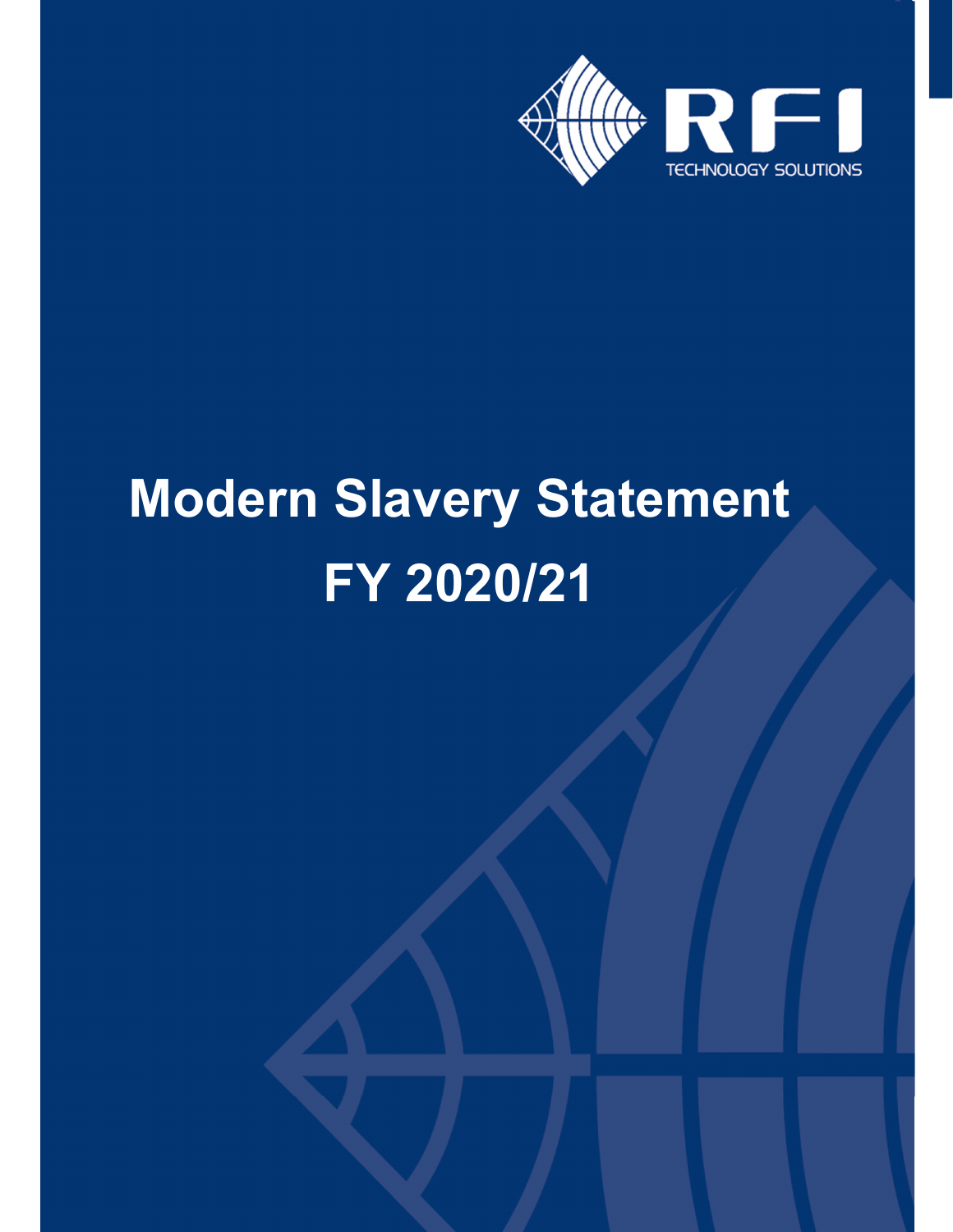



## **Purpose**

This statement, pursuant to the *Modern Slavery Act 2018* (Cth), sets out the actions taken by RFI Technology Solutions (RFI) to address modern slavery and human trafficking risks in our business and supply chain over the financial year ending June 2021.

## **Our Approach**

This is our first statement, and it has been developed in consultation with RFI's business units. It outlines our continued efforts to detect the risk of modern slavery across our business and supply chain and ensures that we have the most appropriate responses to that risk.

RFI values and promotes responsible corporate citizenship and shall work with our supply chain partners to always maintain the highest ethical standards throughout our business.

# **About RFI**

RFI is a family-owned Australian business founded in 1979 as a manufacturer of two-way radio antenna systems. With our origins in manufacturing over the past 40 years, our business has evolved into a leading global technology solutions company in Australia.

Our core business in the first decade was in the manufacture of mobile and base station antennas for the Australian two‐way radio market. We opened a manufacturing facility in Victoria, Australia, and transformed this into a state‐of‐the‐art facility which still operates today.

It was also in the first decade that we started selling solar panels – to power remote base station antenna sites all over rural and outback Australia. Power is an absolute necessity in outback Australia. We supplied and installed remote base station radio sites all over rural and outback Australia. This started our journey into the world of solar energy.

Today, our scope of operations includes the design and manufacture of radio communications products, project management, installation and commissioning of RF and Solar installations, warehousing, and distribution. We consistently maintain our *AS/NZS ISO 9001, AS/NZS ISO 14001 and AS/NZS ISO 45001* certifications.

RFI's headquarters is based in Sydney with approximately 250 employees across Australia.

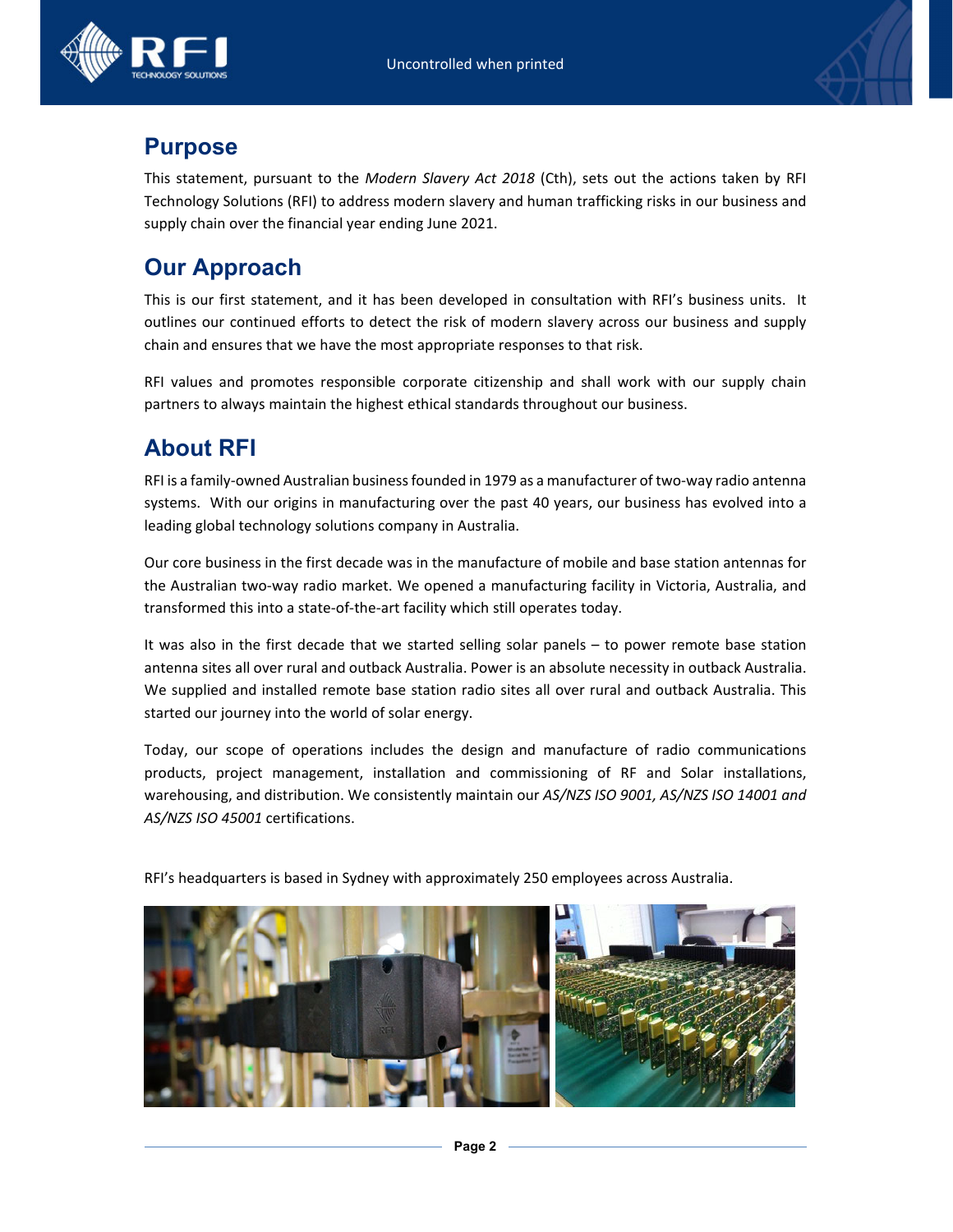

## **Our Values**

RFI promotes the RFI Blue Values within the business.

## Blue Sky

#### **Open Our Minds to New Ideas**

At RFI we will look towards the future for new technologies and market trends. We look for innovative and creative solutions and listen openly to new ideas and opinions.

### Blue Ribbon

#### **Nail It in Service & Quality**

At RFI we put our customer first by listening and delivering to our customer's needs. We work to deliver the best quality product and service – always. We will thoroughly investigate and work together to resolve issues. We will work safely at all times.

## True Blue

#### **Integrity, Team Spirit & A Fair for All**

At RFI we give our colleagues a 'fair go' and treat each other with respect. We speak openly and honestly and call each other out on poor behaviours. We celebrate team successes. We work hard, play hard and have some fun.

## **Our Process**

During the reporting period for this statement, RFI continued the planning and assessment phase of its modern slavery responsibilities which included the following:

- A review and update of our Ethical Standards and Social Responsibility Procedure;
- A review and update to our Supplier Code of Conduct; and
- The process and documentation for our updated Supplier Modern Slavery Self-Assessment Questionnaire.

RFI has developed introductory training content specific to modern slavery practices and our policies and procedures to control the associated risks. This content is included in our initial employment inductions and during refresher training. Initial training modules were introduced in November 2021 and extended courses are due within the second quarter of 2022.

A more detailed course is being prepared for employees who require specific knowledge and capabilities to successfully implement and administer associated operational activates during the course of their employment. This is also due to be released around second quarter of 2022.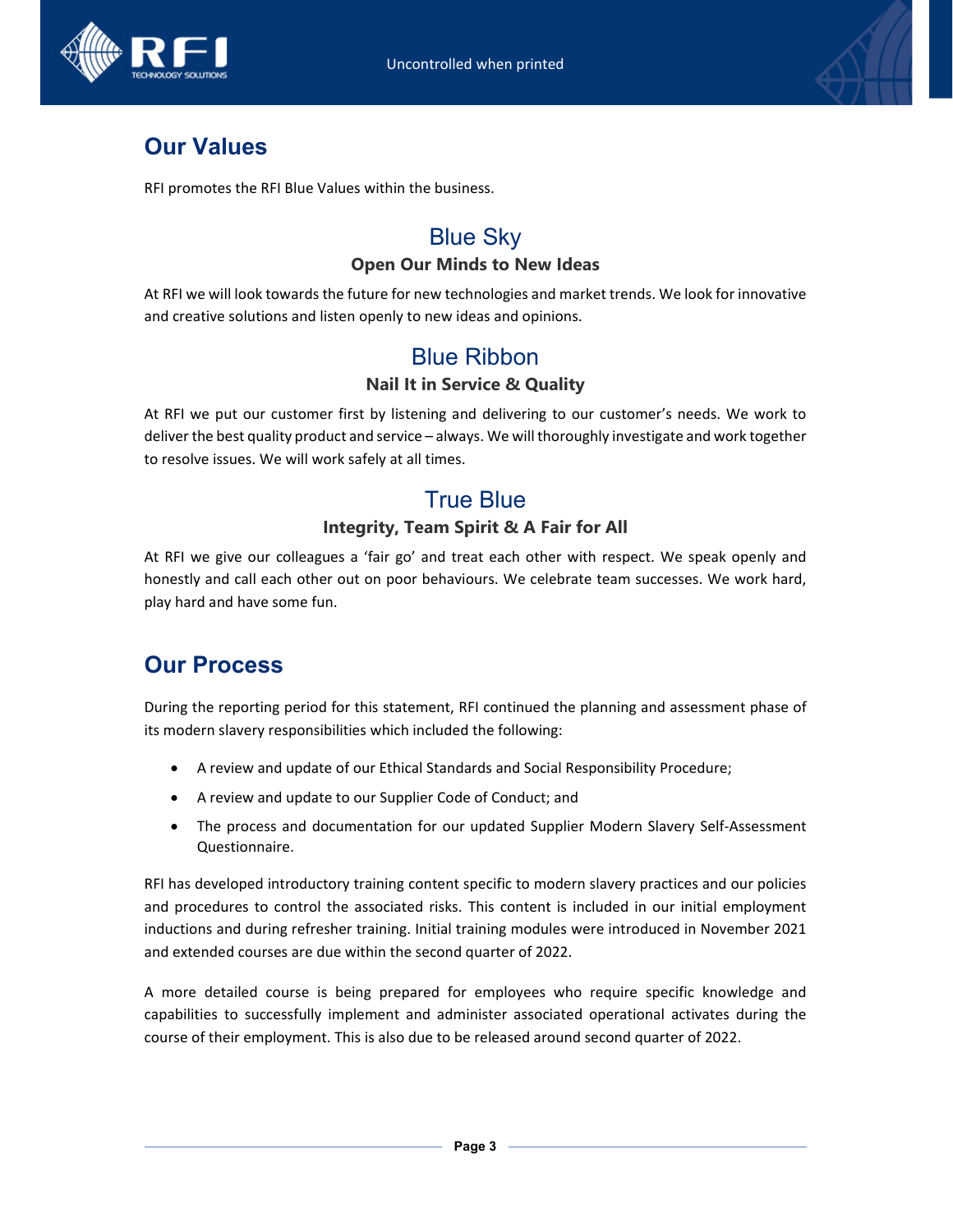



## **Our Policies and Governance**

RFI possesses a robust governance framework that is underpinned by policies and procedures aimed at addressing modern slavery. This includes:

#### **Risk Management Framework**

Our Risk Management Framework adopts a risk‐based approach to our operations and supply chain, decision making and compliance obligations.

#### **Code of Conduct**

Our Code of Conduct is outlined in the Employee Handbook provided at commencement of employment and available to all employees on our Intranet.

The Code of Conduct applies to all employees of RFI, including permanent full time, part time employees and casuals. The Code of Conduct provides a framework of principles for conducting business and dealing with customers, colleagues, and other stakeholders.

#### **Social Accountability Policy**

Our Social Accountability Policy demonstrates our commitment to upholding the human rights of our own workforce and supply chain.

This policy is based on The Universal Declaration of Human Rights, The International Labour Organization's Declaration on Fundamental Principles and Rights at Work, The United Nations Convention against Corruption and Occupational Health and Safety Management Standard *AS/NZS ISO45001*.

#### **Ethical Conduct and Social Responsibility Procedure**

This procedure details the processes required to report on and address the risks associated in RFI operations and supply chains in compliance with the *Modern Slavery Act 2018*. It also provides information and instruction on ethical behaviour.

#### **Supplier Code of Conduct**

Our Supplier Code of Conduct outlines our expectation that our suppliers will act in a manner that is consistent with the principles for socially responsible, sustainable, and ethical business practices and that these principles are adopted throughout the supply chains.

#### **Whistleblower Policy**

Our Whistleblower Policy demonstrates the importance RFI places on ensuring a safe and supportive environment, creating a culture within RFI that encourages our people to speak up and raise breaches of internal rules or policy, disclosable conduct relating to the company, its branches, officers, or employees.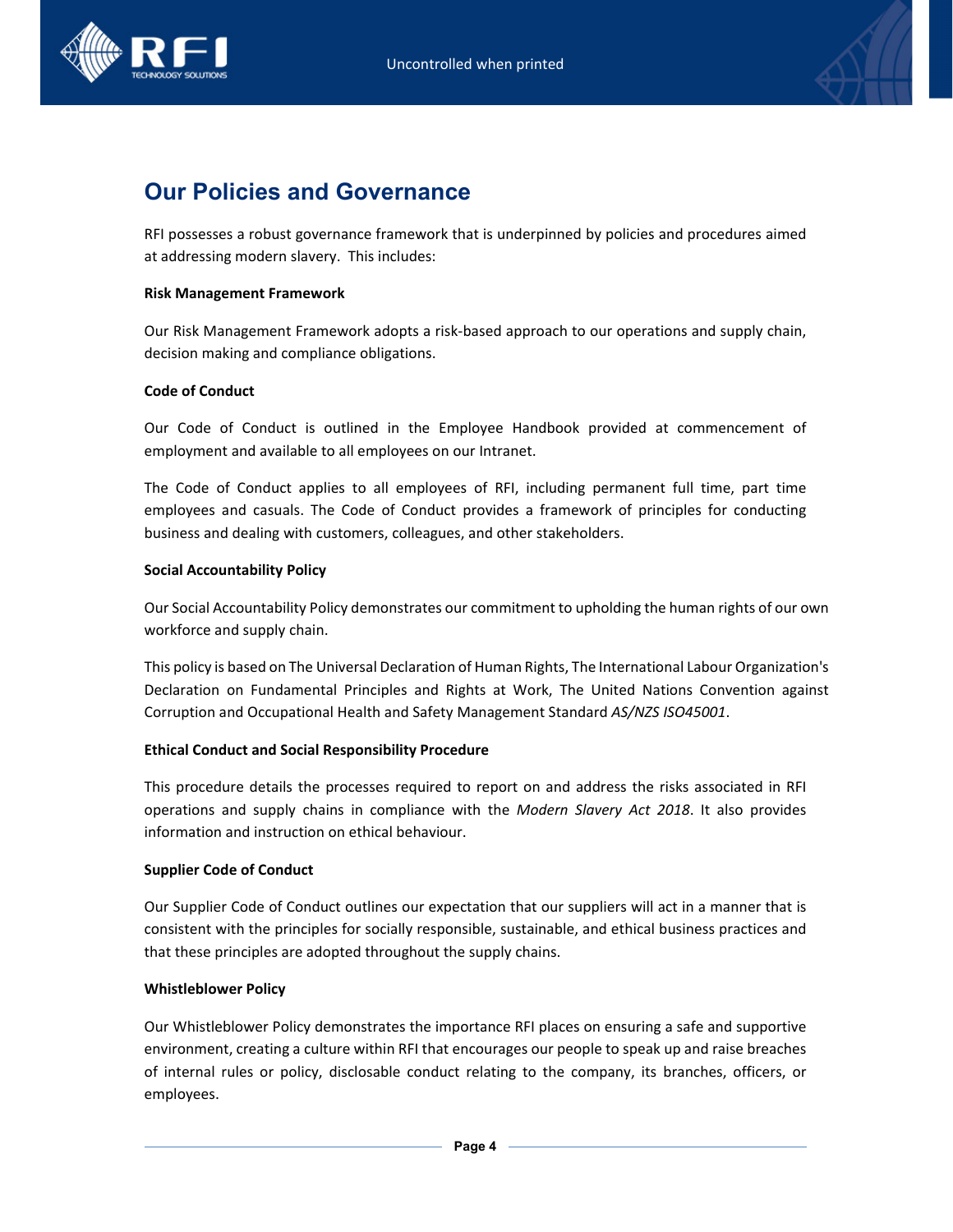



## **Supply Chain Overview**

RFI manages approximately 375 suppliers around the globe. Our supply chains are diverse, with both domestic and international suppliers in the Asia‐Pacific region, the UK and USA.



For the purpose of this statement, our key business supply chains provide materials and components for the following.

- Communications & Wireless cables, connectors, cellular antenna, CB antenna, GPS antenna, GSM antenna, ISM antenna, marine antenna, UHF & VHF antennas, batteries, and chargers.
- Energy DC/DC converters, energy storage, HV & LV battery inverter, industrial batteries, microinverters, small area modules, solar modules, solar mounting systems, solar regulators, string inverters and monitoring systems.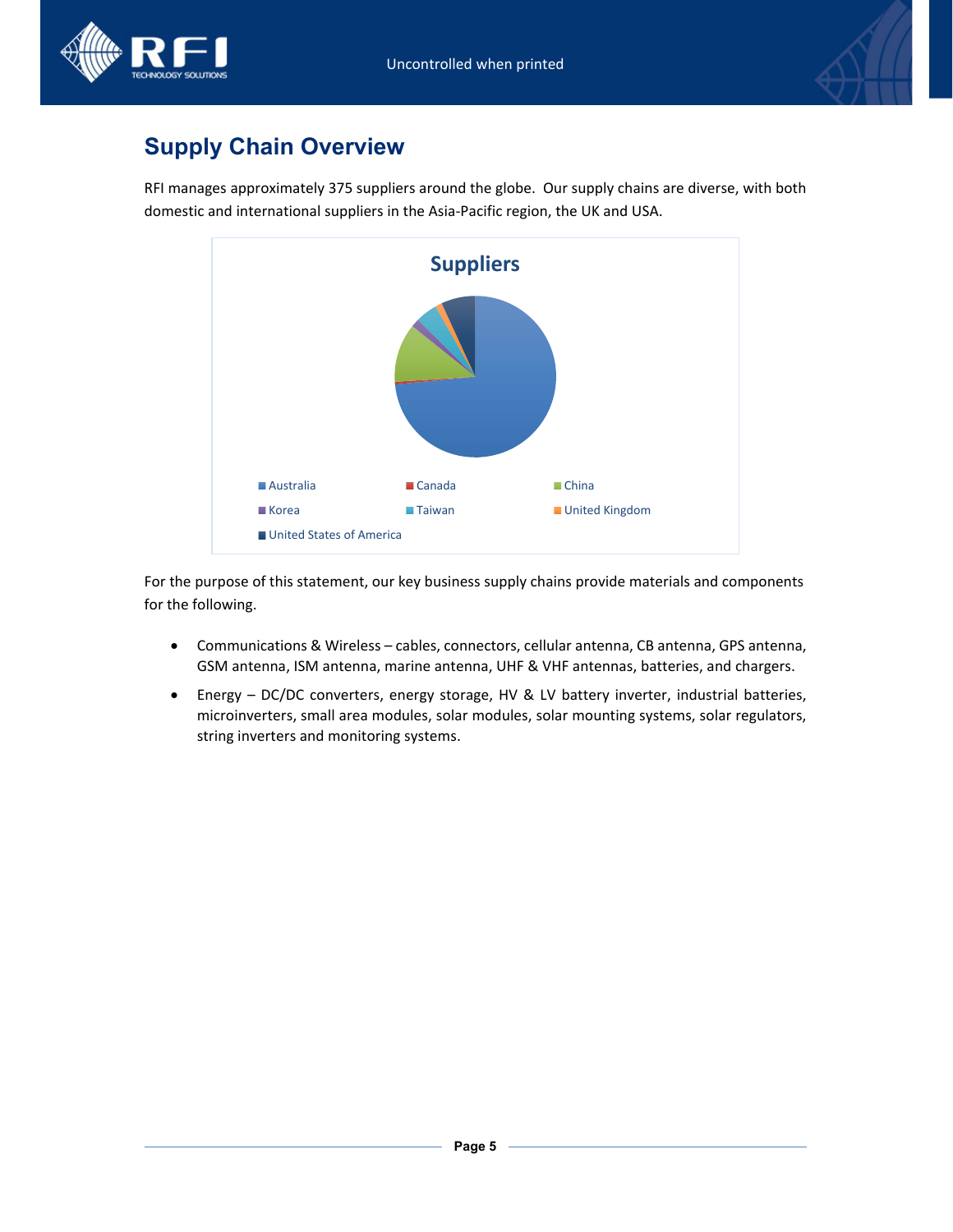



# **Our Due Diligence**

The steps we have taken to assess and mitigate modern slavery risks have focused on assessing and improving oursupply chain assurance programme through the review and update of our Supplier Code of Conduct, provisions for the adherence with modern slavery laws and implementation of supplier risk assessment tools.

The Supplier Code of Conduct is communicated to suppliers as part of our tender process and is incorporated into our due diligence process. Activities undertaken as part of this process assists in identifying potential risk.

New and renewed supply agreements include modern slavery and Supplier Code clauses. This requires, amongst other things, that suppliers and their third-party suppliers, adhere to the principles in the Supplier Code, implement due diligence processes and take reasonable steps to minimise modern slavery risk in their operations or supply chain.

We will continue to explore opportunities to ensure we are identifying, assessing and mitigation the risk of modern slavery within our supply chains.

## **Assessment of Modern Slavery Risks**

The practices that comprise modern slavery include trafficking of persons, slavery, servitude, force marriage, forced labour, debt bondage, deceptive recruiting for labour or services and child labour.

Our management of modern slavery risks in our operation and supply chains fall into our wider organisational risk management framework.

RFI uses a Modern Slavery Risk Factor Self-Assessment form which suppliers are requested to complete and submit on an annual basis to assist in its reporting requirements under the *Modern Slavery Act 2018*.

The completed forms are assessed to determine the risk rating for the individual supplier for the reporting year. All documents are securely maintained in the individual supplier profile within our ERP system.

During the FY2020‐2021 reporting period, RFI acknowledges that approx. 73% of its suppliers are based in Australia and due to established Australian labour regulations, minimum employment standards, and regulatory infrastructure to enforce associated statutory obligations, were deemed low risk.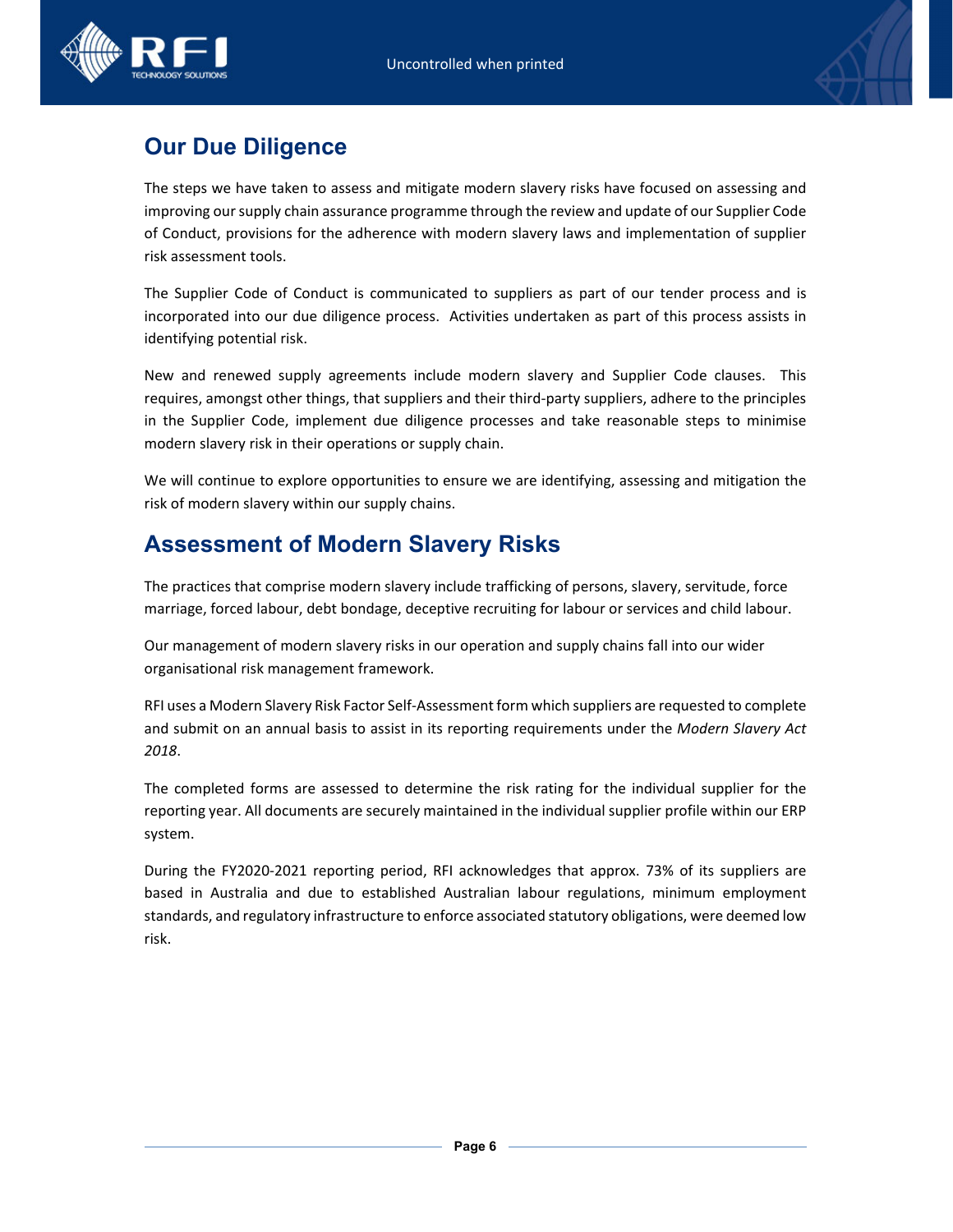



# **Measuring Effectiveness**

Whilst there is extensive work being undertaken at a global level to understand and value respect for human rights, there are currently no fundamental units of measurement or international standards for measuring human rights impact. This is a complex issue that presents a challenge for all corporates in terms of providing credible measurements as to their effectiveness in addressing modern slavery risks.

On an annual basis, the submitted Supplier Questionnaires are reviewed to determine the level of risk to our business.

Results of the questionnaires are communicated to our operations team who will update the supplier status within our ERP system and address any concerns with those suppliers raised during the assessment process.

## **Grievances and Remediation Processes**

We are committed to the protection and respect of human rights across our business and supply chain. Where we identify that RFI has caused or contributed to adverse impacts such as modern slavery, we will seek to address human rights grievances in line with the relevant policies, procedures, and legislative requirements.

Where risks are identified in our supply train, RFI's preferred approach is to work with the supplier to develop a corrective action plan with agreed timeframes rather than terminating supplier arrangements.

## **Other Relevant Information**

During 2021, the extended COVID‐19 situation around the globe provided some significant challenges for not only RFI but its suppliers as well. RFI strived to proactively manage the risks to our business and to those of our suppliers.

Travel and operational restrictions both locally and overseas enforced by State and Federal Governments, prevented RFI from undertaking the full supply chain assessment. Many suppliers closed for extended periods and with restrictions looking to ease in the early stages of 2022 and many of our suppliers resuming operational activities, RFI will proactively seek to continue the assessment of its supply chain.